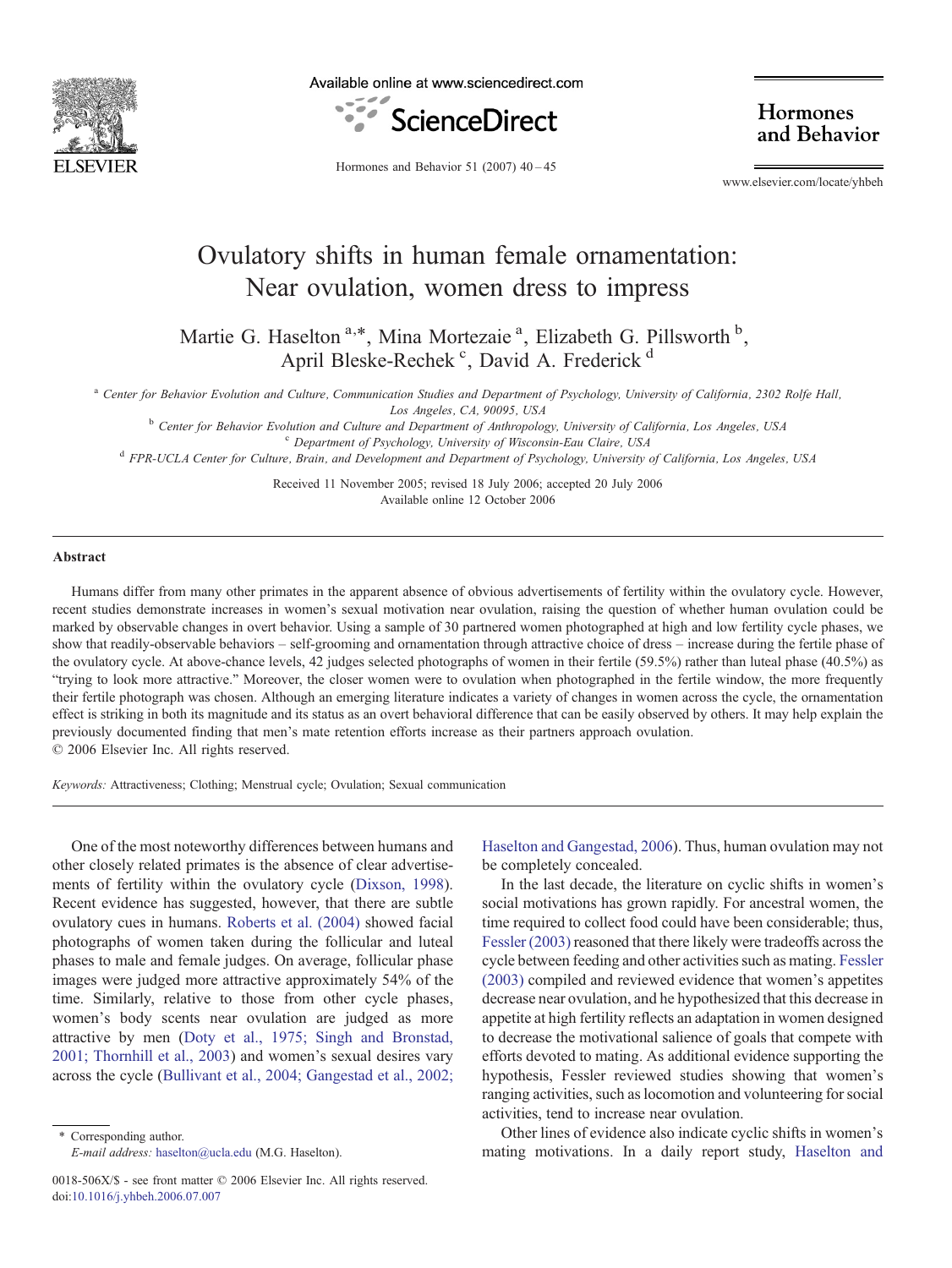[Gangestad \(2006\)](#page-5-0) found that on high fertility days of the cycle women report a greater desire to go to clubs and parties where they might meet men. [Macrae et al. \(2002\)](#page-5-0) found that women's ability to categorize male faces and male stereotypic words is faster near ovulation, suggesting increased attentiveness to "maleness" at high fertility. Other research shows that women's preferences for masculine features (e.g., masculine facial structure) increase near ovulation (reviewed in [Gangestad et](#page-5-0) [al., 2005a](#page-5-0)). Several rigorous within-subjects studies have found that women's attraction to and flirtation with men other than their primary partner is higher near ovulation than in other phases of the cycle [\(Gangestad et al., 2002; Haselton and](#page-5-0) [Gangestad, 2006;](#page-5-0) also see [Bullivant et al., 2004](#page-5-0)). Finally, [Fisher](#page-5-0) [\(2004\)](#page-5-0) found that women tested near midcycle, compared with those tested in other cycle phases, tend to give lower attractiveness ratings to photographs of female faces—an effect Fisher interpreted as evidence that women are more intrasexually competitive near ovulation. In sum, a variety of data sources indicate that women's social motivations – in particular, their sexual motivations – increase near ovulation.

# Hypothesis: ovulation and ornamentation

We hypothesize that changes in women's motivations manifest themselves in changes in self-ornamentation through attentive personal grooming and attractive choice of dress. Ornamentation in non-humans, including bright plumage, long tails, and large bodies, is generally presumed to be the product of sexual selection ([Andersson, 1994\)](#page-5-0). These traits are effective in attracting mates, either because they indicate fitness (e.g., due to costs of their maintenance) or due to pre-existing sensory biases ([Daly and Wilson, 1983; Parsons, 1995; Zahavi, 1975\)](#page-5-0). Although rare, animals occasionally employ behavioral ornamentation, as opposed to morphological ornamentation, in the effort to attract mates. Male bowerbirds, for example, found in Australia and New Guinea, build elaborate structures ornamented with brightly colored flowers and fruits in order to attract mates. Male bowerbirds will often also pick up a brightly colored object in their beaks while displaying to a female, thus effectively ornamenting themselves ([Diamond, 1982; Gilliard,](#page-5-0) [1969](#page-5-0)). The purpose of these traits, both morphological and behavioral, is to attract reproductive partners, and animals do not expend energy producing these displays when mating is not likely. The bowerbird dismantles its bower and abandons its territory during the non-breeding months ([Pruett-Jones and](#page-5-0) [Pruett-Jones, 1982\)](#page-5-0), and even birds that rely on morphological ornamentation, such as brightly colored feathers or bills, may exhibit sexual dimorphism only seasonally ([Badyaev and](#page-5-0) [Duckworth, 2003; Peters et al., 2004](#page-5-0)).

In humans too, ornamentation may serve the purpose of attracting mates, at least in part. In a recent study, [Grammer et](#page-5-0) [al. \(2005\)](#page-5-0) interviewed women at a discotheque; those who rated their clothing as "sexy" and "bold" also reported that their intention for the evening was to flirt or find a sex partner. Although the direction of causality is unclear, these findings suggest that women's clothing choices are linked with their motivations.

Prior research also has shown that men's behaviors toward their partners shift across the cycle. Three studies have shown that, in the fertile relative to the luteal phase of the cycle, men are more attentive and loving toward their partners ([Gangestad](#page-5-0) [et al., 2002; Haselton and Gangestad, 2006; Pillsworth and](#page-5-0) [Haselton, 2006\)](#page-5-0) and two have shown that men are more jealous and possessive [\(Gangestad et al., 2002; Haselton and Gang](#page-5-0)[estad, 2006\)](#page-5-0). It is not yet known what cues drive these changes in men's behavior. One possibility is that men attend to differences in female behavior. For example, [Haselton and](#page-5-0) [Gangestad \(2006\)](#page-5-0) and [Gangestad et al. \(2002\)](#page-5-0) found that women's reports of flirtatiousness with men other than their primary partner were higher when assessed during the late follicular as compared with the luteal phase of the cycle. In both studies, ovulatory increases in flirtatiousness statistically predicted ovulatory increases in male mate retention effort but did not fully account for them, leaving open the possibility that other ovulatory cues affect men's behavior—including the ornamentation effect we predict.

In this study, we measure an overt, readily observable behavior in women that we propose will be linked with ovulation. Specifically, we predict that women engage in selfornamentation during the high fertility phase of the ovulatory cycle, thus placing themselves in the foreground of the social array.

# Method

#### Procedure: photographic stimuli

Thirty women from the UCLA campus (mean  $age = 21.07$  years old; SD = 2.35; range 18–37) posed for two standing full-body digital photographs with their hands placed at their sides (Canon PowerShot S410, 4.0 Megapixels). Women identified themselves as African American  $(n=1)$ , Asian American  $(n=10)$ , Caucasian  $(n=6)$ , Hispanic/Latino  $(n=7)$ , and mixed race or "other"  $(n=6)$ . One photograph was taken on a high fertility day of the cycle (follicular phase) and one on a low fertility day of the cycle (luteal phase). Photographs were taken in the same location under standardized lighting conditions against a plain blue background. All women reported regular menstrual cycles (ranging between 26 and 35 days), were partnered (involved in a "committed romantic relationship" with a man), and none had used oral or other hormonal contraceptives within the last three months. Because previous studies have found stronger ovulatory effects in partnered than in non-partnered women (e.g., [Havlicek et al., 2005; Pillsworth et al., 2004\)](#page-5-0), we limited our investigation to partnered women.

Session scheduling and luteinizing hormone (LH) testing were conducted using the procedures described in [Gangestad et al. \(2002\).](#page-5-0) There were three sessions—an initial session for cycle history assessment and scheduling and subsequent high and low fertility sessions. After initial sessions, women were scheduled to return for the next possible session (low or high) given their current cycle day. Low fertility sessions were scheduled to occur 4–10 days prior to the estimated day of next menstrual onset. Actual menstrual onset was reported by 66.7% of women after their low fertility session; for the balance of participants, menstrual onset was estimated using cycle length and the last date of menstrual onset. On average, based on these information sources, low fertility sessions took place 5.87 days prior to menses (SD=2.5; three women participated within 48 h of menstrual onset and possibly could have experienced premenstrual symptoms; therefore, days-to-menstrual-onset is included in the analyses presented below). High fertility sessions were scheduled to occur 15–17 days prior to the next estimated menstrual onset. Participants also reported to the laboratory to complete urine tests beginning two days prior to their high fertility session and continuing for three days after this session or until an LH surge was detected. Using an unmarked commercially available urinary stick ovulation test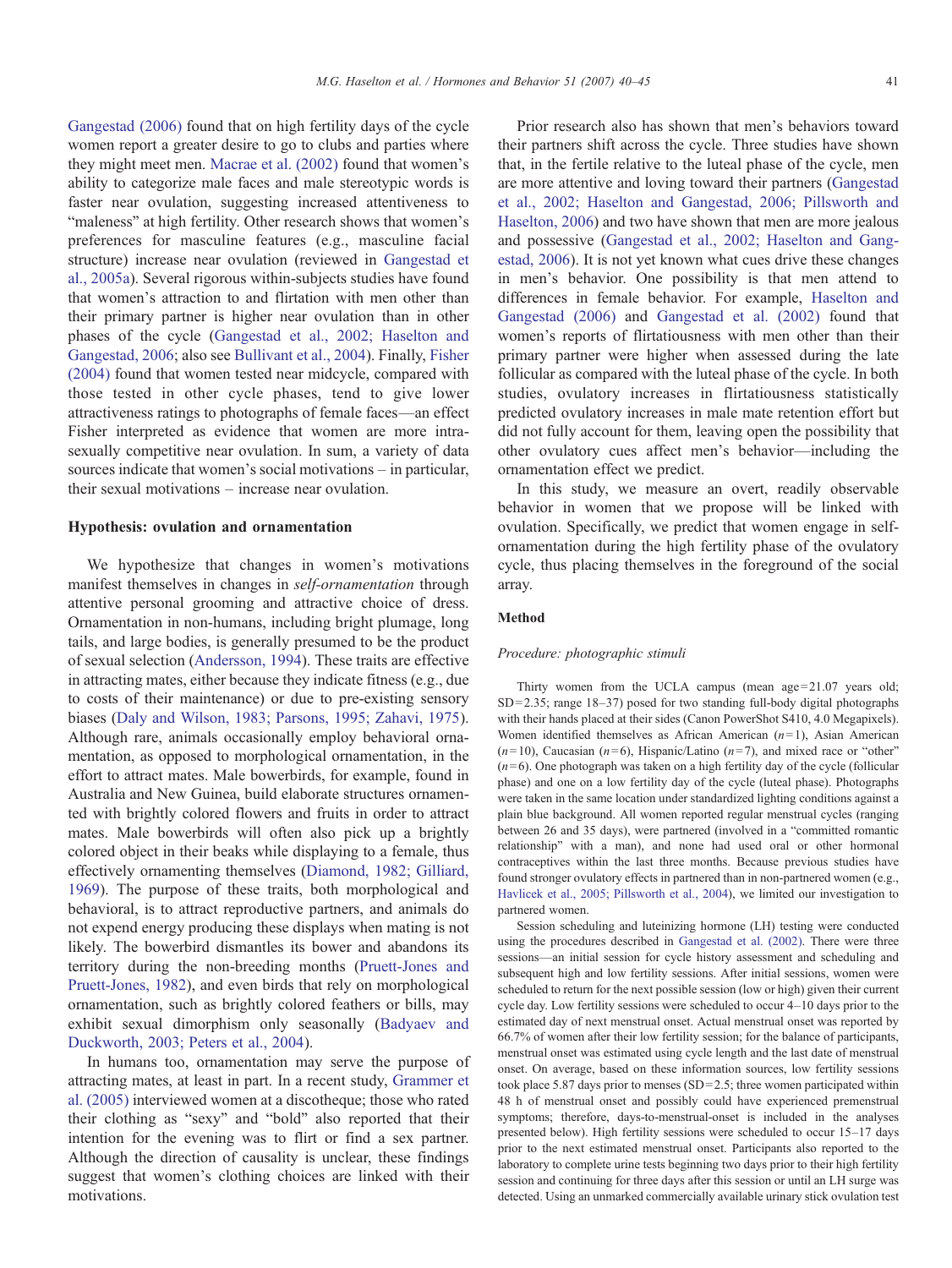(Clearblue™), all women were judged to have an LH surge between three days after and two days before their high fertility session. An LH surge typically proceeds ovulation by 24–48 h [\(Guermandi et al., 2001](#page-5-0)); thus, all women were likely to be near ovulation during their high fertility session. Within the fertile window of the cycle, conception risk increases as ovulation approaches ([Wilcox](#page-5-0) [et al., 1995](#page-5-0)). We therefore estimated days-to-ovulation (by adding two to daysto-LH surge; mean= $3.03$ , SD= $1.40$ ) and included this estimate in the analyses reported below.

These 30 women were a subset of 58 originally recruited for the study. Women ineligible for inclusion in the study either showed no evidence of an LH surge  $(n=4)$ , were rescheduled for low fertility sessions (due to their own time constraints) on days falling outside of the range of the luteal phase days  $(n=3)$ , did not consent to having photos taken  $(n=7)$ , consented to having their photos taken but did not consent to having their photos judged by people other than the researchers  $(n=7)$ , or did not complete all sessions  $(n=7)$ . There were no significant differences in relationship satisfaction, sociosexuality [\(Simpson and](#page-5-0) [Gangestad, 1991\)](#page-5-0), age, or relationship length between women retained in the study and those who were ineligible.

Participants were blind to the purpose of the study. They were told that the study examined health, personality, and sexuality, and that the urine tests examined "normal body chemistry." They were told that the photographs were being taken to assess attractiveness and the accuracy of independent raters' perceptions of their personality based on photographs alone; photographs were taken in each session ostensibly for reliability purposes. In the initial session, participants completed questionnaires that included information on sexuality and personality, thus justifying our description of the purposes of the study. In extensive debriefing, none guessed that the purpose of the study was to examine changes in clothing or attractiveness across the menstrual cycle.

To prevent any impact of variation in facial expression or facial appearance on ornamentation judgments, oval masks obscuring the entire face were applied to the photographs, leaving visible only hairstyle, jewelry, and clothing from head to toe.

#### Judges and experimental procedure

Judges were volunteers recruited by word of mouth (17 men and 25 women) from the UCLA and University of Wisconsin-Eau Claire campuses. Judges reported their ages by checking categories in a questionnaire: 28 were between 18 and 23 years old, seven were between 24 and 30, three were between 31 and 40, and two were 41 or older. All were blind to the fertility status of the photographs.

Image pairs were judged using a computer-based survey program (SurveyConsole™; <http://www.surveyconsole.com/>) that randomized the order of presentation of the 30 pairs and, within each pair, randomized the image (high vs. low fertility) presented on the left side of the screen. Judges were sent a unique Internet address link to the survey. Image sizes varied somewhat among judges depending on the size of the computer monitor used, with an approximate range of 4–6 in. high and 1.25–2 in. wide. For each set of images judges were asked, "In which photo is the person trying to look more attractive?" Judges mouseclicked a box next to their choice. Judgments were made using this computerbased method to ensure that the fertility status of the photograph appearing on the right vs. the left side of the screen was random, thus ruling out the possibility that the lateral placement of high fertility images could not account for any effects we observed.

# Results and discussion

We calculated scores for each woman by summing male and female judges' choices of her high fertility image and converting it to a percentage. Thus, a woman whose high fertility photo was chosen by all judges would receive a score of 100%. There was high inter-judge agreement about whether each woman's high or low fertility photograph was the one in which she was trying to look more attractive (agreement among male judges,  $\alpha = 0.86$ ; agreement among female judges,  $\alpha$ = 0.94). We conducted a repeated measures analysis (General Linear Models, SPSS 12.0) using photographed women as units of analysis (for information about judges as units of analysis, see below). To examine whether choices of high fertility images differed by sex of judge, sex of judge was a repeated factor (scores based on percent of male judges selecting the participant's high fertility photo vs. scores based on percent of female judges selecting a participant's high fertility photo). Days-to-ovulation (days from the date of a woman's high fertility photograph to ovulation) and days-to-menstrual-onset (days from the date of a woman's low fertility photograph to menstrual onset) were covariates.

This analysis includes a test of whether the overall marginal mean score (adjusted for covariates) differs from zero (a test of the intercept). We used this test to assess whether women's overall scores differed from chance (50% high fertility choices). To do this, we unit-transformed women's scores by subtracting 50% before conducting the analysis. The test of the intercept tells us whether the remainder is significantly above 0% (reflecting chance in the transformed scores). In the analysis, days-to-menstrual-onset was zero-centered, whereas days-toovulation was not transformed. Therefore, the effect of fertility status (testing whether a woman's score was above chance) was estimated at the average of days prior to menstrual onset (roughly a mid-luteal phase day of the cycle) and at the day of ovulation. Scores were above chance,  $F(1, 27) = 7.06$ ,  $p = 0.013$  $(mean = 59.5\%; SEM = 5\%).$ 

There also was an effect of days-to-ovulation,  $F(1, 27)$  = 4.25,  $p=0.049$ , such that, within the fertile window, women who were photographed closer to the day of ovulation had higher scores (see [Fig. 1](#page-3-0)). There was no effect of days-tomenstrual onset on women's scores,  $F(1, 27) = 0.01$ , NS. Male and female judges' scores did not differ, nor did sex of judge interact with days-to-ovulation  $(F[1, 27] = 0.66, NS; F[1, 27] =$ 2.59, NS, respectively). There was an interaction of sex of judge and days-to-menstrual-onset,  $F(1, 27) = 5.97$ ,  $p=0.021$ ; although neither simple effect was significant  $(ps > 0.50)$ , male judges tended to choose high fertility images more as women neared menses in their low fertility session, whereas the opposite was true for female judges.

In the facial attractiveness study noted in the introduction, [Roberts et al. \(2004\)](#page-5-0) performed analyses treating judges as units of analysis rather than the photographed women as units of analysis as we have done. An analysis treating each judge as the unit of analysis would not permit generalization of an ovulatory cycle effect to the population from which our sample was drawn–the population of possible high vs. low fertility photographs–which is the primary population of interest. Rather, such an analysis examines whether results can be generalized to the population from which the judges were drawn. Nonetheless, analyses treating judges as units of analysis generated highly significant results.

The results support our prediction that women engage in active ornamentation, potentially in an attempt to appear more attractive, during the high fertility phase of the ovulatory cycle. Our inspection of the photographs suggested that this effect manifested itself in varied ways, some more obvious than others. For example, two women who dressed similarly in each session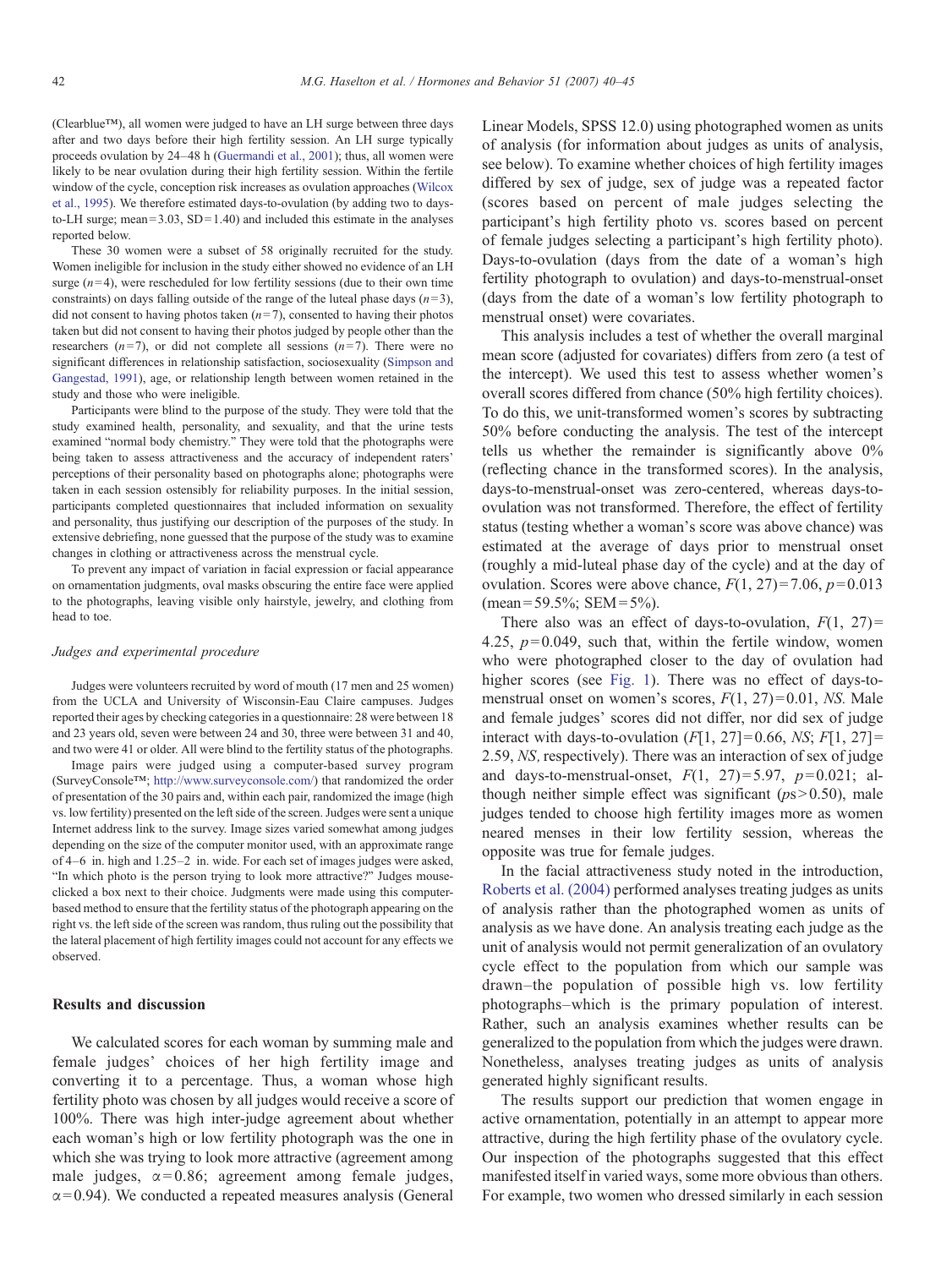<span id="page-3-0"></span>

Fig. 1. Association between a woman's estimated number of days from ovulation when her high fertility photograph was taken and the percent of judges selecting it (controlling for the number of days between a woman's low fertility session and the date of next menstrual onset), partial  $r(27)=0.37$ ,  $p=0.049$ .

wore tops with lace trim at high fertility; three wore skirts instead of pants; one woman added a fringy neck scarf; and several women simply showed more skin.

To systematically examine these ornamentation differences, three female research assistants coded the photographs by making eight qualitative assessments related to ornamentation (see Table 1). All coders were blind to the fertility status of the photographs. Two made initial assessments and the third resolved discrepancies. Coders were asked to indicate, for example, the photo in which the woman wore "more fashionable clothing" or "showed more skin" (possible responses: right photo, left photo, or no difference). Given low cell counts for some high versus low fertility comparisons (e.g., wearing a skirt in one session but not the other, high fertility = 3 women; low fertility = 0 women), and given that we had already conducted statistical comparisons of the high and low fertility photographs, we did not conduct statistical tests on

Table 1

Differences in women's clothing choices across high and low fertility photographs

| Judgment (percent concordance of judges' codes) High   | fertility     | Low<br>fertility |
|--------------------------------------------------------|---------------|------------------|
| Wearing "more fashionable clothes" (70%)               | 18            |                  |
| Wearing "nicer clothes" (77%)                          |               | x                |
| Showing more skin (upper body) (77%)                   | 11            | 6                |
| Showing more skin (lower body) (93%)                   |               |                  |
| Wearing "sexier clothes" (70%)                         | 6             |                  |
| Wearing more "accessories" (63%)                       | 6             |                  |
| Wearing a skirt in one session but not other $(100\%)$ | $\mathcal{F}$ |                  |
| Wearing a lacy top $(80\%)$                            |               |                  |

Values represent counts within each category. High and low fertility values do not sum to 30 because judges did not perceive a difference between all photographs on each dimension (e.g., 4 out of 30 photo pairs were not judged to differ on wearing "more fashionable clothes"). Percent concordance is the agreement between two female judges before the third female judge resolved discrepancies. these secondary codings. The results, however, are clear. High fertility clothing choices were coded as "more fashionable," "nicer," and showing more skin. Although women revealed more skin, clothing choices were not coded as "sexier" at high fertility, which could reflect norms of daytime student dress, in which sexually explicit clothing is not appropriate. Alternatively, the effect we have documented might reveal a general desire to look more attractive rather than to appear "sexy."

As shown in Fig. 1, women who were photographed closer to ovulation, as indicated by the LH assay, had their high fertility photo chosen more often by judges. This demonstrates that choices of fertile images are due to differences attributable to changes in body chemistry related to ovulation and not due to differences attributable to proximity to menses (where, although there was substantial variation in proximity to menses in the low fertility session, there was no hint of an association of days-tomenstrual onset with women's scores). Also as shown in Fig. 1, four fertile phase photos are notable because more than 90% of judges did not choose them. These data demonstrate that dress is influenced, of course, by more than cycle phase. A variety of external constraints (e.g., whether a woman rushed to campus for an exam or had a job interview on the day in question) affect clothing choices as well. Given these constraints, the relatively large difference between judges' choices of high and low fertility images (59.5% vs. 41.5%) is impressive.

Our results support a similar prediction made by [Grammer et](#page-5-0) [al. \(2005\)](#page-5-0) that women at a discotheque would display more skin when in the fertile phase of the cycle. [Grammer et al. \(2005\)](#page-5-0) found that women's stated sexual motivation was linked to the revealingness of the clothing they wore to the discotheque but did not find compelling evidence of an ovulatory effect. In some analyses, Grammer et al. found evidence that estradiol was correlated with clothing revealingness. However, because estradiol varies more between women than within women ([Gann et al., 2001; Ferrell et al., 2005](#page-5-0)), and shows a secondary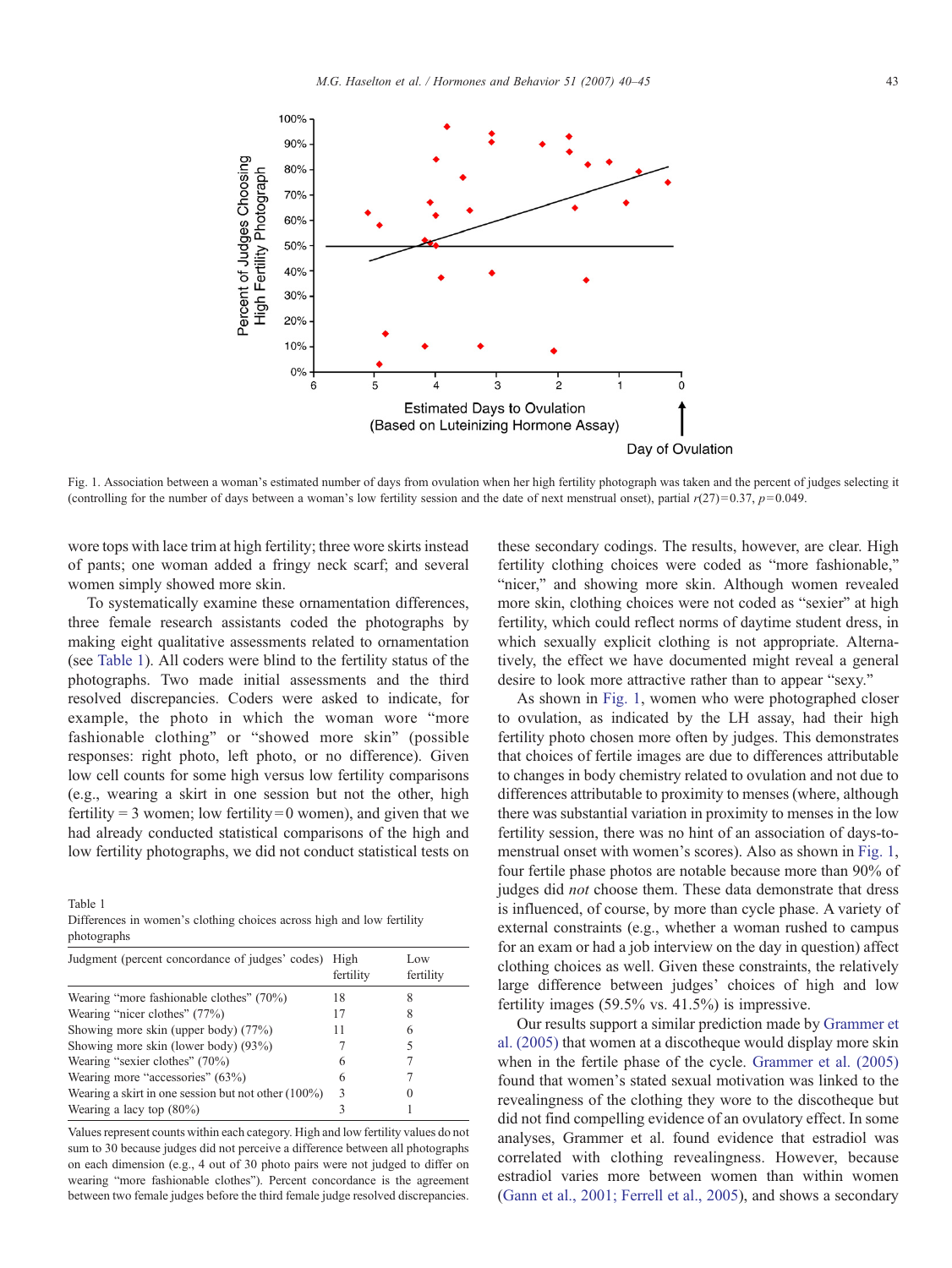peak after ovulation (e.g., [Alliende, 2002](#page-5-0)), estradiol levels cannot be used to assess cycle phase in cross-sectional studies (cf. [DeBruine et al., 2005\)](#page-5-0). Grammer's results may reflect traitlevel estrogen effects, as estrogen is associated with factors relevant to female mating strategies, such as attractiveness ([Fink](#page-5-0) [and Penton-Voak, 2002; Law Smith et al., 2006\)](#page-5-0) and age ([Ferrell et al., 2005](#page-5-0)).

There are several competing explanations for the link between ovulation and clothing choices that we have documented. First, emerging evidence indicates that women become subtly more attractive near ovulation (e.g., [Roberts et al., 2004;](#page-5-0) [Singh and Bronstad, 2001; Thornhill et al., 2003](#page-5-0)). It is possible that women are sensitive to cyclic changes in their own physical attractiveness [\(Haselton and Gangestad, 2006](#page-5-0)), and they may choose to display their attributes through ornamentation that can result in any of a variety of attractiveness-related benefits, including esteem in the eyes of peers and increased attention from men [\(Langlois et al., 2000\)](#page-5-0).

Second, as outlined in the introduction, women's mating motivations vary across the cycle (e.g., [Bullivant et al., 2004;](#page-5-0) [Fessler, 2003; Gangestad et al., 2002; Haselton and Gangestad,](#page-5-0) [2006\)](#page-5-0). Thus, women may engage in ornamentation to attract mates. It is possible, in particular, that women may be aiming to attract mates other than their primary partners in order to gain access to good genes. Several rigorous within-subjects studies have found increases in women's desires for men other than their primary partner at high fertility [\(Gangestad et al., 2002,](#page-5-0) [2005b; Haselton and Gangestad, 2006; Pillsworth and Haselton,](#page-5-0) [2006\)](#page-5-0), but no changes in desires for the primary partner ([Gangestad et al., 2002, 2005b; Pillsworth and Haselton, 2006](#page-5-0)). Three studies show that increases in extra-pair attractions at high fertility are greatest for women who could, in theory, gain the most from extra-pair mating for genetic benefits, specifically women whose primary mates are relatively asymmetrical ([Gangestad et al., 2005b](#page-5-0)) or lacking sexual attractiveness ([Haselton and Gangestad, 2006; Pillsworth and Haselton,](#page-5-0) [2006\)](#page-5-0). Preliminary evidence also suggests that women are intrasexually competitive near ovulation [\(Fisher, 2004](#page-5-0)), possibly because this is the time at which the costs and benefits of mating decisions are greatest ([Fessler, 2003\)](#page-5-0). Thus, near ovulation, women may also be competing with other women for the best mating opportunities.

In addition to these possibilities, changes in style of dress could reflect more general changes across the cycle, such as changes in mood. The evidence of cyclic changes in mood is mixed. Some studies show changes that are limited to or most prominent in women with premenstrual syndrome [\(Metcalf and](#page-5-0) [Livesey, 1995; Sanders et al., 1983](#page-5-0); also see [Bäckström, 1983](#page-5-0)). Other studies fail to find any significant changes in mood across the cycle (e.g., [Laessle et al., 1990; Van Goozen et al., 1997;](#page-5-0) [Lahmeyer et al., 1982; Patkai et al., 1974](#page-5-0)). Several studies have shown that changes in mood across the cycle may be attributable to women's expectancies (leading to biased self-reporting) rather than genuine effects of the cycle on mood (e.g., [Olasov](#page-5-0) [and Jackson, 1987; Weidner and Helmig, 1990;](#page-5-0) also see [Ruble,](#page-5-0) [1977\)](#page-5-0). To the extent that mood effects are real, most evidence points to increases in negative affect as menstrual onset approaches (e.g., [Bäckström, 1983](#page-5-0); [Dennerstein and Burrows,](#page-5-0) [1979; Sanders et al., 1983; Van Goozen et al., 1997\)](#page-5-0). If changes in mood are responsible for differences in women's style of dress from high to low fertility, one might naturally expect an increase in judges' choices of high fertility images for women whose low fertility photographs were taken closer to the day of menstrual onset, which we examined but did not find. Rather, the effects appear to be driven by proximity to ovulation.

Women also may become more sociable in general near ovulation. For example, although evidence is somewhat mixed (see [Fessler, 2003\)](#page-5-0) several studies suggest that women engage in more locomotor behavior near ovulation (measured using pedometers). If ovulation leads women to feel more sociable, they may also attend more to personal grooming and style of dress.

The ornamentation effect could be explained by some combination of the factors we have described. The mood and sociability effects, for example, could be the proximal psychological motives that underpin mating functions of attempting to appear more attractive. Indeed, [Fessler \(2003\)](#page-5-0) proposed that evidence of periovulatory decreases in feeding behavior reflect adaptations for reducing the motivational salience of activities that compete directly or indirectly with mating, and periovulatory increases in social behavior reflect increased effort allocated to mating activities.

Each of the causal pathways we have outlined above can be tested in future research. For example, the proposal that ornamentation differences are directed toward extra-pair mates could be tested by examining whether partnered women show the effect more than unpartnered women and by examining whether the effect is attenuated among women whose long-term mates are attractive and symmetrical. The intrasexual competition function could be tested by subtly leading women to anticipate that their laboratory sessions will involve other female participants (intrasexual competitors) and will be run by highly attractive male experimenters.

Regardless of what underlying motivations or evolved functions are tied to the ornamentation effect, our results appear to provide strong objective evidence of changes in women's overt, observable behaviors associated with ovulation. In contrast to subtle changes in facial appearance [\(Roberts et al.,](#page-5-0) [2004\)](#page-5-0) and body scents [\(Doty et al., 1975; Singh and Bronstad,](#page-5-0) [2001; Thornhill et al., 2003\)](#page-5-0), variation in women's selfgrooming and ornamentation behaviors are perhaps the most readily available cues to ovulation and associated shifts in female motivation available to male partners. They may therefore be responsible, in part, for changes in relationship dynamics across the cycle, such as ovulatory increases in men's mate retention efforts ([Gangestad et al., 2002; Haselton and](#page-5-0) [Gangestad, 2006; Pillsworth and Haselton, 2006](#page-5-0)). The ornamentation effect is one of the most striking pieces of evidence that ovulation in humans is not fully concealed.

# Acknowledgments

This research was supported by a UCLA Council on Research Faculty Grant. We are grateful to Kristina Grigorian, Lisa Newon, Carolyn Pratt, Jean Torres, and Andrea Yocum for